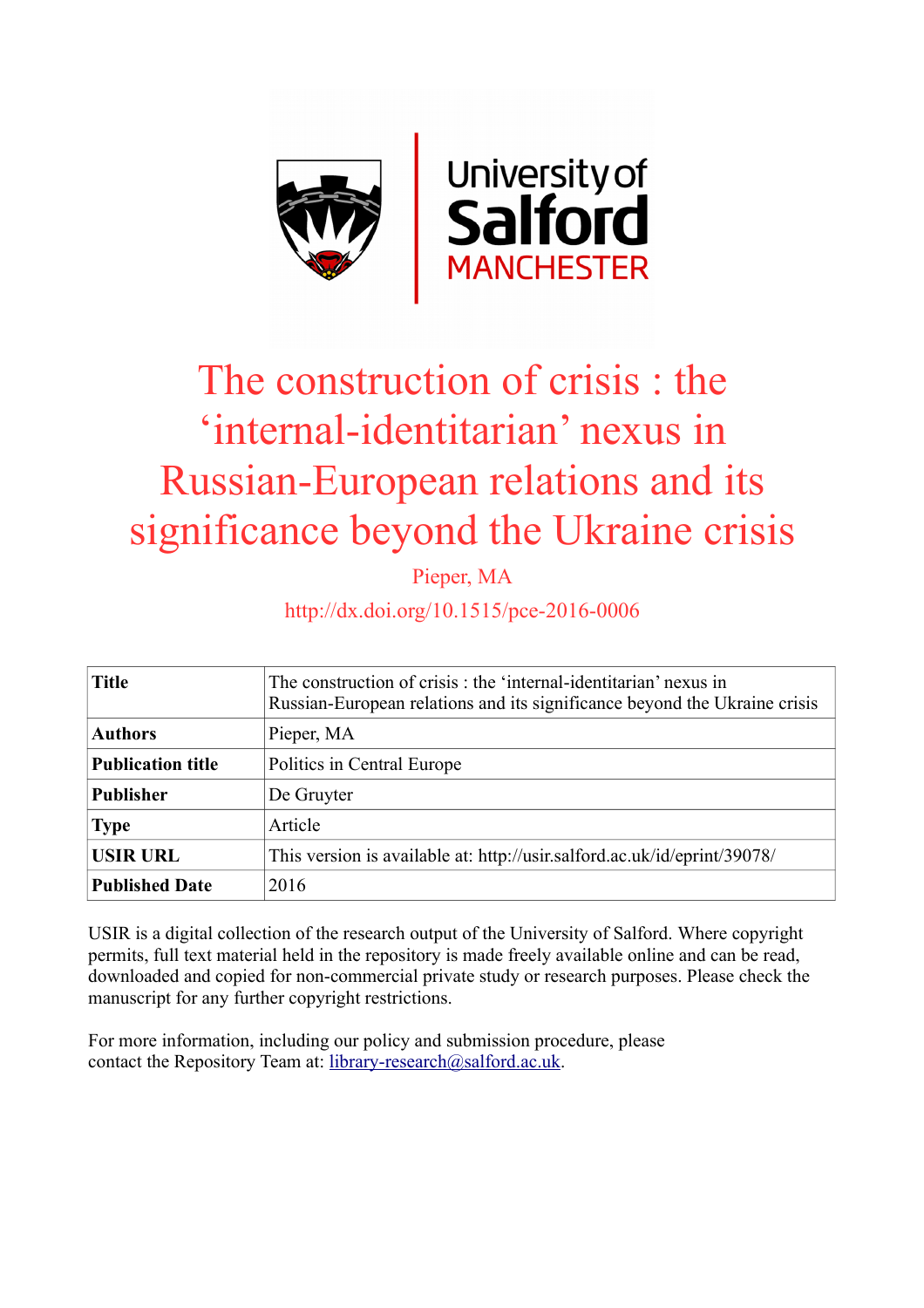# **The Construction of Crisis: The 'internal-identitarian' nexus in Russian-European relations and its significance beyond the Ukraine crisis** *Moritz Pieper*

**Abstract**: *Since 2012 and with Putin's return to the presidency, Russian politics underwent a process of securitization of domestic politics. This laid the groundwork for the crisis in European-Russian relations that culminated in the 'Ukraine crisis' from late 2013. This article will trace the domestic determinants of Russian foreign policy choices and narratives since 2012 that help explain the political deadlock between 'the West' and Russia over the European Union's 'Eastern Partnership'. It will thereby also analyse the effects for the Russian perception of agency between the US and the EU as well as path dependencies that European Union sanctions have created. Not only Russia's relationship with the West is at stake in this stand-off. The 'Ukraine crisis' has developed into a fundamental systemic crisis of the Putinite regime. Only if Putin's 'social contract' that had guaranteed economic well-being in exchange for political inactivity was to be eroded by sanctions imposed on Russia, the 'civilizational' narrative of Russian exclusivity would be endangered. A new social contract will be a generational task and will have to take stock of the nexus between internal determinants and identitarian foreign policy choices. It will also be a first step in recalibrating European-Russia relations.*

# **Keywords:** *Ukraine crisis, Russian-European relations, domestic factors in identity projection, Russia sanctions, Putin's 'social contract'*

## **Introduction**

**.** 

The Cold War ended without a formal treaty, agreement or declaration outlining the future relationship between Russia and 'the West'. The guarantees allegedly given to Mikhail Gorbachev, the last General Secretary of the disintegrating Soviet Union, that NATO would not enlarge beyond its existing Eastern borders, were never given in writing.<sup>1</sup> The Cold War ended asymmetrically. Two decades later, the West and Russia face each other in the most fundamental post-Cold War crisis with two diametrically opposite narratives. In both narratives, references to initial missteps in the post-Cold War order are made. But as this article will attempt to show, the international dimension of Russian-Western misunderstandings often was a surface layer to cover deeper, and more fundamental inabilities to find common identitarian arrangements. I define 'identitarian' here as identity politics projected onto foreign policy. These identitarian predicaments were simmering as long as both sides agreed on issue areas where 'selective cooperation' was possible.<sup>2</sup> With an unprecedented domestic protest movement emerging in late 2011, however, Russia's leadership was faced with a dilemma: The simmering identity question needed to be instrumentalised for regime consolidation purposes, or the Putinite regime would gradually erode. With Prime Minister Putin's planned return to the presidency in May 2012, the Kremlin was determined to prevent the latter scenario. The path was thus set for a deliberate policy choice that externalised Russian domestic deficiencies at the cost of disconnecting Russian society from Europe. The Ukraine crisis in late 2013 hit these deliberations like a bomb shell and acted as a catalyst for Russia's alienation from Europe. Its occurrence can thus be analysed as an illustrative case for the working of narratives in shaping governmental policy.<sup>3</sup> Before the article explores the consequences thereof, two foundational aspects require elaboration: The nature and power of narratives before the crisis, and internal determinants of Russian foreign policy.

 $<sup>1</sup>$  The assurance in 1990 that NATO would not move westwards (given both to Gorbachev and foreign minister Eduard Shevardnadze) only</sup> referred to the former German Democratic Republic. In a Western reading, no promises have been broken. And with the GDR's dissolution and German reunification, the guarantee of non-membership for 'East Germany' was obsolete.

<sup>&</sup>lt;sup>2</sup> Examples are the 'New START' disarmament talks between Moscow and Washington, the coordination of non-proliferation policies or constructive cooperation on the Iranian nuclear file.

<sup>3</sup> The theoretical angle chosen is therefore sympathetic to a moderate constructivism (cf. Kowert & Legro 1996; Sørensen 2008).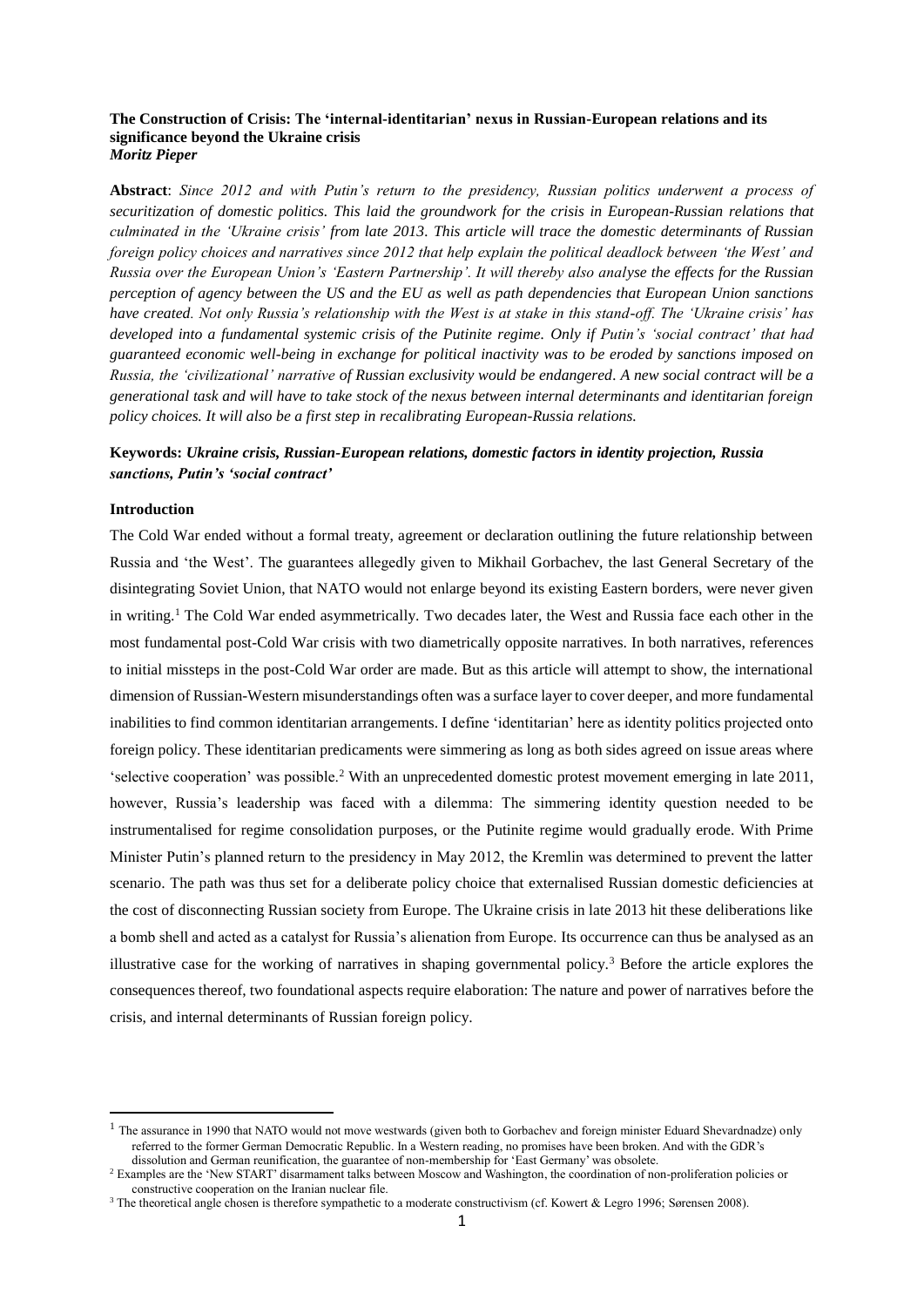#### **Discourse and Narratives as Makers of Foreign Policy**

The Ukraine crisis has become a catalyst for two clashing narratives about international order after the end of the Cold War. The Russian narrative is woven around the centrality of the perception of encirclement of Russia by the West and Western neglect of Russian security interests after the US had implicitly declared itself the 'winner' of the Cold War. NATO enlargement was seen as a precursor to EU enlargement, contributing to an overall perception of 'encirclement' and humiliation of Russia by the 'transatlantic community'. The second major line of argumentation related to the relativity of legality claims: When charged with the accusation that Russian foreign policy moves were a breach of international law, Moscow was quick to respond that the US was leading the list of international law-breachers. Irrespective of structural differences, the 'Kosovo precedent' kept being cited by Russian officials in defense of Russia's logic for the 'integration' of Crimea into the Russian Federation. Russian reactions are understood as purely defensive. The West, so the overall reading since the 1990s, had failed to initiate a dialogue with Russia to include her into the wider European, and possibly, Eurasian, security architecture. The 'common European house' that Mikhail Gorbachev dreamt about was built without a room for Russia, as former State Secretary Madeleine Albright is said to have remarked. The Cold war ended without a formal political arrangement that would define rules and roles for the Russian-Western relationship.

The Western narrative focuses on Russia's interests in keeping strategic influence in its wider neighborhood in order to hold clout and 'buffer zones' between its borders and that of 'Europe'. 'Frozen conflicts' in Moldova, Georgia, and possibly Eastern Ukraine, in this thinking, serve to uphold a Russian meddling hand in unstable regions so as to 'freeze', short of solving, conflicts that could easily be turned into hot ones, should this be to Russia's strategic convenience. Against the backdrop of the difficulty of defining European space – both geographically and in terms of identity projections – this narrative has always contained a sub-debate about the role of Russia in the international system and its relation with the 'Euro-Atlantic community'. The Ukraine crisis has seen a shift from qualified to overt disagreements over Euro-Atlantic politico-economic arrangements that were always seen as exclusionary and 'identitarian' by Russia. The 'common neighborhood' has become a 'contested neighborhood' (Sakwa 2015: 26-49).

Russian activities in Eastern Ukraine, first denied, then tactically admitted by the presidential administration, are seen as a legitimate response to long-standing attempts of the West to promote Western interests in the 'common neighborhood'. Not only had the latter been done without consulting Russia, so the Russian thinking, but as a deliberately planned policy to check Russian influence in the region (Aliboni 2005; Casier 2007).

To understand how we got there, we need to look beyond narratives, and turn to internal determinants that drive Russian foreign policy.<sup>4</sup>

# **Internal determinants of Russian foreign policy**

**.** 

On 10 December 2011, I was on Bolotnaya Square in central Moscow. I saw the masses of people of all ages and of various political convictions. What united them was a feeling of not only a growing alienation from the ruling elite, but of having seen another manipulation of the Duma elections on 4 December 2011. A long-standing Soviet and post-Soviet practice, these forged elections were one too many and unleashed the biggest protest movement since the disintegration of the Soviet Union. With the prospect of Vladimir Putin returning to the presidency half

<sup>4</sup> For analytical purposes of this article, internal determinants of European Russia policies are not discussed here. It will be analyzed in the remainder of this article, however, how structural determinants of Russian foreign policy, in turn, can or cannot condition changes in European Russia policies.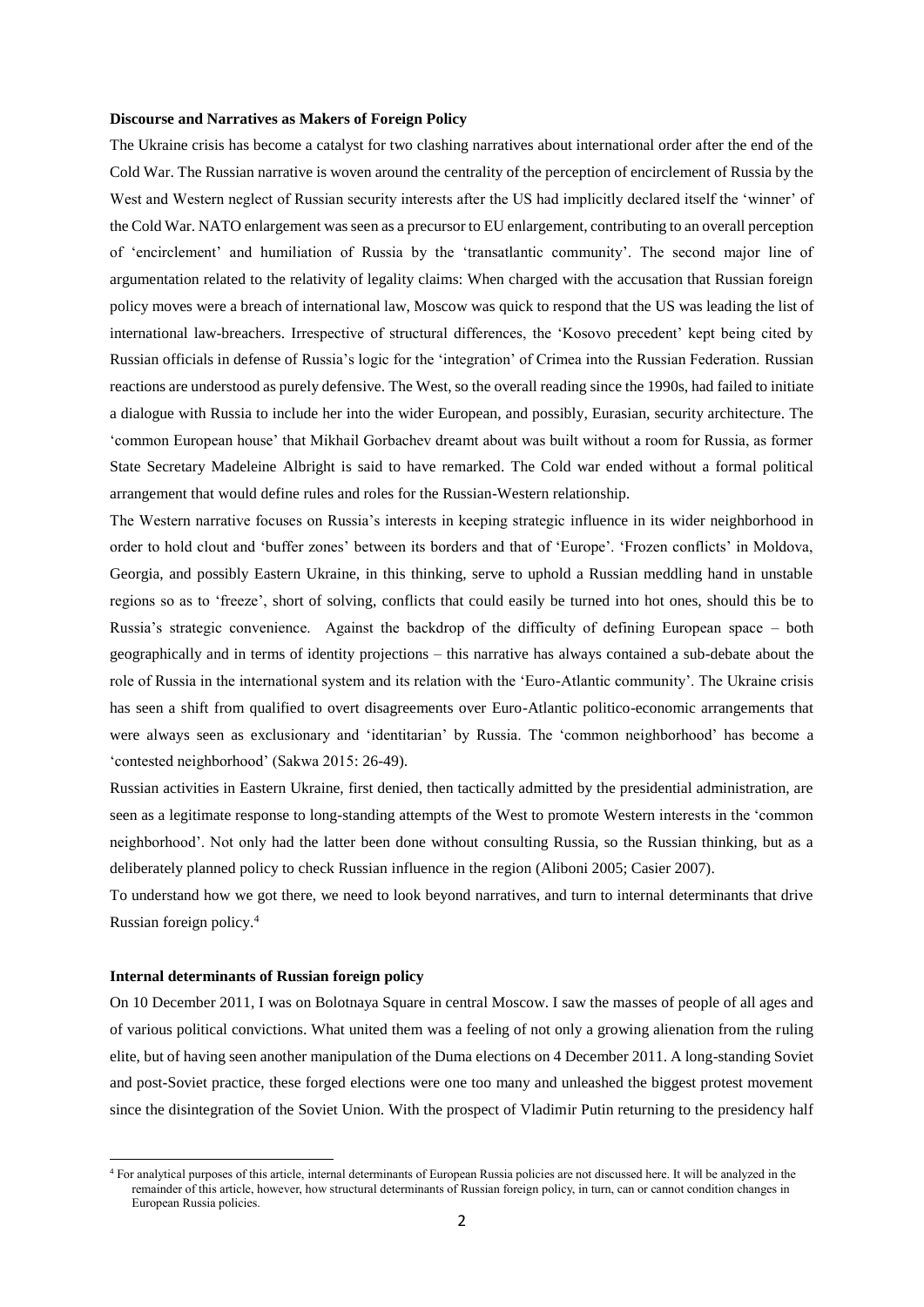a year later, these protests – while limited in geographical scope – did entail an alarming message for the Kremlin administration that demanded a reaction.

Putin's reaction was a violent crack-down of the protests, the stifling of civil society, tight restrictions on the right to free assembly and to free speech, and the externalization of threats. The 2011 protests have forced an identitarian choice onto Putin's reign: By the compelling logic of the strengthening of a powerful state vertical (cf. Gel'man and Ryzhenkov 2011), the identity question (hitherto deliberately left vague) now demanded an uncompromising answer, and it was telling that some government-sponsored anti-demonstrations were labeled 'anti-Orange protests' in reference to Ukraine's 'Orange Revolution' of 2004 (Hill and Gaddy 2015: 245). This set Russian conceptions about 'Europe' onto an inevitable collision course with the EU's liberal integration project.

In Putin's first and second presidential terms, his rhetoric did not draw such a sharp in-group/out-group distinction between Western liberalism and Russia's allegedly unique identity yet. This now started to change as he was preparing for his return to the presidency. In his stream of articles published in newspapers in 2011 and 2012, Putin made references to the concept of 'state civilization' (Putin 2012). As peculiar as this conflation of terms appears, it underlined the crucial importance of the strong state and his understanding of a unique character of Russian *statist* identity (anchored in Orthodox spiritual values). This emphasis of a strong state was gradually paralleled by the externalization of everything that is ailing Russia: Liberalism now explicitly belonged to another cultural code that was not applicable to Russia anymore. It was in this context that new NGO laws ('foreign agents law'), anti-gay laws, or the crack-down on 'Pussy Riot' had to be seen. While the consequences were still domestic at this stage, this new thinking was a combination of an externalization of domestic deficiencies and a securitization of identity conceptions. Liberalism was now defined as an explicit threat to Russia's civilizational identity. 'The West', including the European Union, had to become the hostile 'Other'. Olga Malinova (2014; cf also her contribution in this issue) thus observes that a discursive shift took place in Russia's anti-Westernism from *ad hoc* measures to becoming a consistent pattern and a defining feature of the new ideology.<sup>5</sup> This ideology, in Morozov's (2015) analysis, is a shallow one: While presented as a conservative project to return to 'Russian values', this 'dialectic of the subaltern' is nothing but a negation of Western hegemony, so his withering conclusion. In a similar reading, Vladislav Inozemtsev (2015) finds strong words when he asserts that "Russia's transition from a promising Westernized nation into an aggressive authoritarian regional power is nearing completion" (1).

The Ukraine crisis thus entered this equation not as its root causes, but as the culmination of a systemic problem in Russian-Western relations. Russia's message of force here has a twofold audience effect: To the outside world, Russia's reaction to Yanukovich's flight on 21 February 2014 demonstrates that attempts to override 'Russian interests' will be met with a determined response (however flimsy Russia's legal standing and argumentation). To the domestic audience, the message served to consolidate the 'conservative' worldview propagated by the Kremlin administration since late 2011 that 'the West' will not be allowed to undermine Russian values – neither at home nor in its 'spheres of influence'. The practical consequence is a transnational discourse that is explosive in its implications for the post-WWII international order. The question whether the annexation of Crimea was planned as a long-term scenario or was an improvised tactical move will be a critical one for historians to answer. The crucial ramification for Russian-European relations, however, is this: The prospect of a regime weakening in 2011 propelled the Kremlin to impose an identity model onto the domestic plane that conveyed civilizational exclusivity.

1

<sup>&</sup>lt;sup>5</sup> The governmental embrace of this approach effectively sidelines a traditionally more varied domestic debate about Russian foreign policy and identity (for an overview thereof, cf. Kuchins  $\&$  Zevelev 2012: 181-209).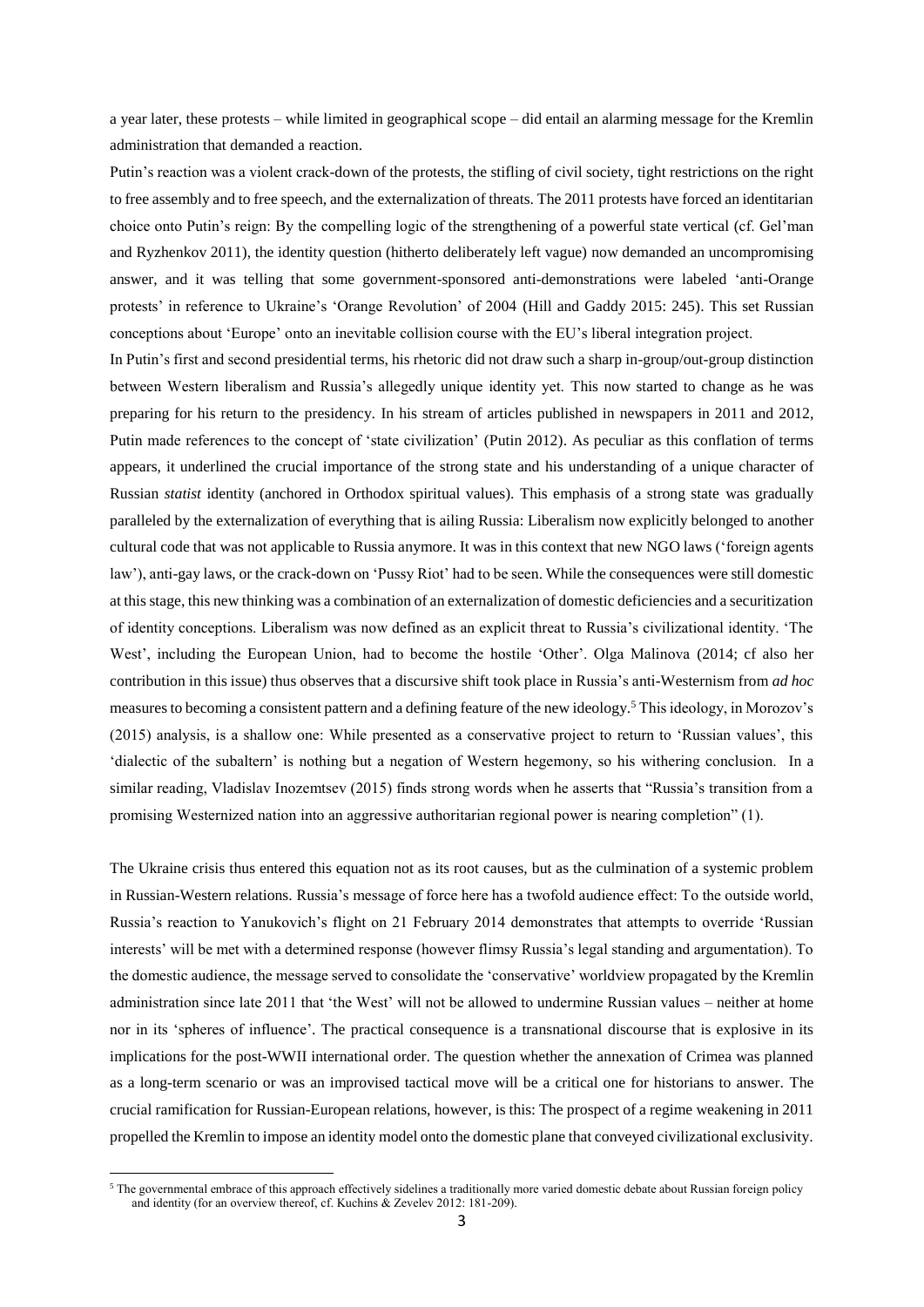This model externalized threats, securitized relations with Europe, and therewith 'built itself a discursive cage', as Fischer (2014: 3) puts it. Any policy compromise between Russia and the EU is complicated by the perception that finding common ground with a hostile actor is a sign of weakness and will be seen as receding to outdated positions, according to the compelling logic of Russia's narrative. Russian structural identitarian causes, coupled with domestic deficiencies, then met Europe's response to the unfolding Ukraine crisis: sanctions.

# **European Union responses and path dependencies**

Against the backdrop of the imposition of European Union sanctions on Russia and the downgrading of Russian creditworthiness by rating agencies such as Moody's, Fitch, and Standard & Poor's, the attractiveness of Russia as an investment target has decreased.<sup>6</sup> The Russian economy has experienced an intensified capital flight. While Russia dismisses such downgrading and economic pressure as a 'political decision', and especially so since the imposition of 'phase II' sanctions after the downing of the civilian airliner MH17, the decision to adopt these sanctions had been taken before. It was only the momentum that intensified with the shooting of the airplane.<sup>7</sup> But the economic alienation is mutual: The Russian government has shown a tendency of economic alienation from US-inspired financial and economic instruments – in addition to the level of political resentment, and in addition and reaction to Western attempts to isolate Russia economically. Examples are the Putin administration's announcement to substitute embargoed manufactured goods from the West by domestic produces; indirect taxes and direct product bans; and relevant changes in the customs legislation (Libman 2014). The European Union is Russia's largest trading partner, and its most important provider of much-needed technology. The EU-28 accounts for over 70 % of foreign direct investment into Russia. Not only are Western economic isolation attempts detrimental for Russia's economy. Russian reactions to Western pressure have also been counter-intuitive from a purely economic perspective. Economic considerations alone thus cannot explain Russian policy planning here. Instead, it was the construction of exclusive identities and the externalization of domestic deficiencies as highlighted above that forced a compelling path dependency onto the Russian administration. If anything, Western sanctions seemingly only confirmed the view held in Moscow that the West was long already working to undermine the Russian 'regime'.

Yet, this path dependency holds the potential to endanger the foundations of the very regime Putin and his entourage is seeking to protect. Russia's economic isolation has set in motion a dangerous downward spiral that only intensifies already existing structural economic deficiencies. Russia's state budget is dangerously dependent on revenues from oil and gas exports (over 50 %, if exploration, sale and export duties are included; cf. Inosemzew 2014). For the last two decades, Russia has failed to invest in infrastructure, technology, and research. Russia is importing almost all its manufactured goods from Europe. This situation now creates a predicament for Putin's 'social contract' on the basis of which his regime is functioning. This social contract guaranteed a relative economic well-being for Russia's citizens in exchange for political inactivity.<sup>8</sup> The wider dimension of the Ukraine crisis for Russia's political and societal development is this: Putin's social contract risks running out if Western sanctions are upheld (or even toughened), and oil prices continue to be at a historic low. If relative economic stability cannot be guaranteed in the mid- to long-term, new forms of engagement between the Kremlin and its

**.** 

<sup>&</sup>lt;sup>6</sup> In the wake of Russia's annexation of Crimea, Russia has been downgraded to one notch above 'junk' status first. In January 2015,

Standard & Poor's downgraded Russia's foreign currency credit rating to junk status, thereby placing it below investment grade (BBC 2014b; Andrianovna & Galouchko 2015).

<sup>7</sup> On two different readings of the event, cf. Sakwa (2015: 168-171) and Wilson (2014: 140-142).

<sup>&</sup>lt;sup>8</sup> The establishment of this social contract went hand in hand with the strengthening of the 'power vertical', and the vigour of this new arrangement had to be experienced the hard way by prominent oligarchs ('from equidistance to subordination', cf. Sakwa 2014: 24-46).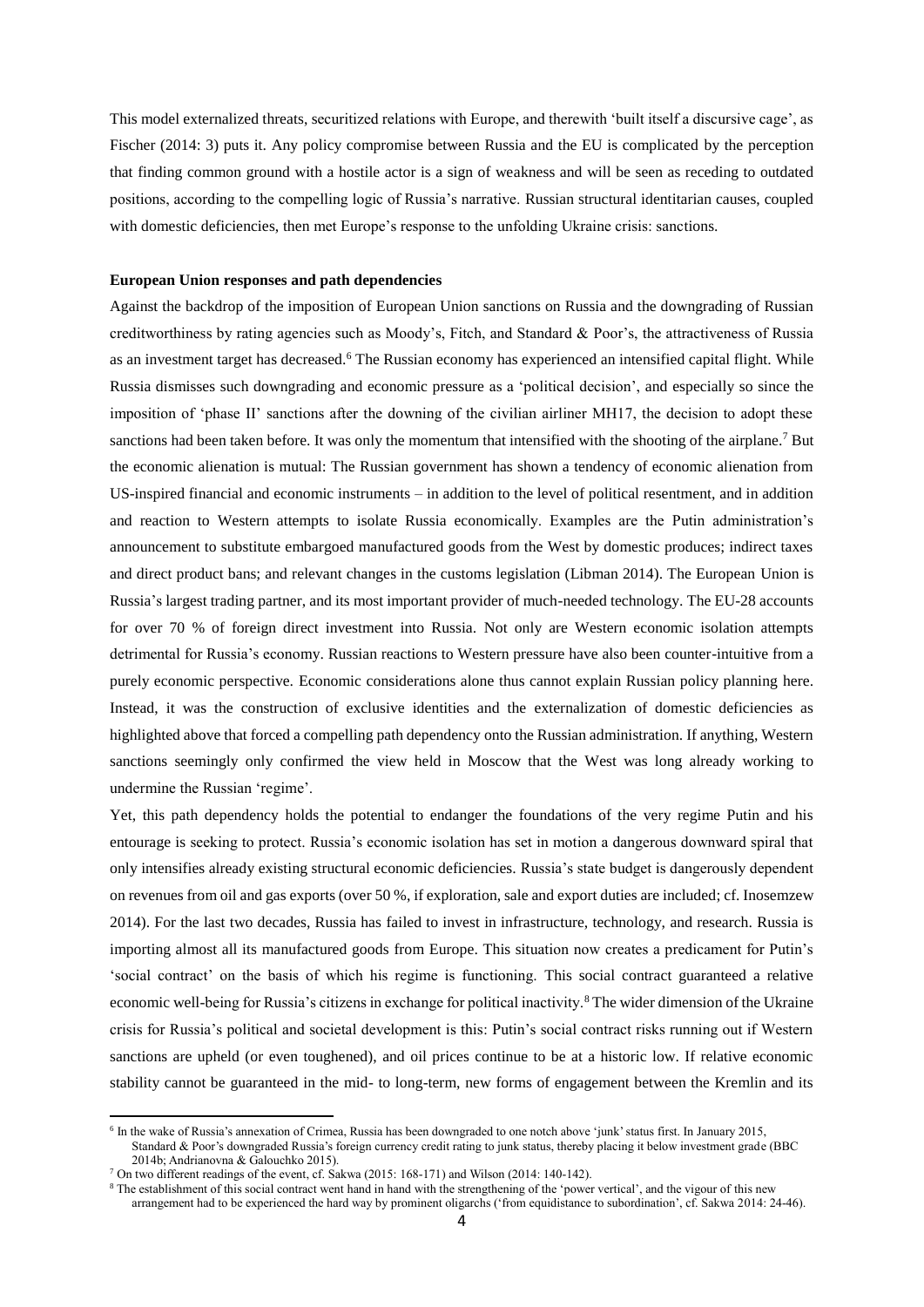populace will have to be found. Putin has navigated himself into a deadlock where a consistent alienation from the West can only be the logical consequence. At the same time, Europe is Russia's most 'significant Other'. Russia needs Europe economically, and Russian identity conceptions always included Europe – even if only to distinguish oneself from the other.

## **Post-modern complications**

So the parameters were set. What intensified over the course of the Ukraine crisis was the shrillness of rhetoric as well as the perfection of conveying exclusive narratives. The latter quickly obtained a label of its own: Information warfare. In support of the civilizational narrative outlined above, a whole 'information industry' was beefed up (it had already existed before (cf. Politkovskaya 2004), but was now magnified to its best).

Already before the Ukraine crisis reached a new level with the fights in and over Eastern Ukraine, Russia and 'the West' had proxy arguments about the promotion of 'values'. Narratives were not only at the basis of conflict, they also violently translated into an operational warfare scenario. In Moscow's rhetoric, reference here was often made to US-instigated coups and campaigns to undermine Russian neighboring countries (Putin 2014). Ukraine and Georgia ranked high as battle grounds in this arena, and the prospect of NATO membership for these countries, alluded to at the 2008 Bucharest summit, rang all alarm bells in Moscow. While Europe is Russia's most significant identity and trading partner, as highlighted above, accusations of unlawful interference in Eastern Europe were mostly charged against the United States. At root lay an extended Cold War understanding that NATO, and the US by implication, was the security provider of Europe. Sakwa (2015) thus connects the security threat that NATO constituted in Russian thinking with the crisis implications for Europe: "This fateful geopolitical paradox – that NATO exists to manage the risks created by its existence – provoked a number of conflicts. The Russo-Georgian war of August 2008 acted as a forewarning tremor of the major earthquake that has engulfed Europe in 2013-14" (5).

Western perceptions of Russia instigating unrest in neighboring regions were juxtaposed by the Russian narrative of a legitimate promotion of Russian 'conservative' values and worldviews in the post-Soviet space. This is done via NGOs and media to counter the Western 'infiltration' of these countries. The promotion of the Russian 'worldview', and the 'unique civilizational character' of Russia was supported by influential (Eurasian) ideologues like Alexander Dugin who was instrumental in detecting a domestic 'fifth column' of alien elements that undermined Russia's value system (Fiona and Gaddy 2015: 347-48). This witch hunt for domestic political enemies bears a striking resemblance to Soviet practices. The reference to a distinct Russian civilizational identity harks back to 19<sup>th</sup> century philosophers Nikolai Danilevsky and Konstantin Leontiev and 20<sup>th</sup> century philosopher and publicist Ivan Ilyin, but acquires a politically activist connotation in this context. History becomes politicised, and Putin's distortionary use of historical references in justifying why Crimea is as holy to Russia as the Temple Mount is to Jerusalem was but the most appalling of examples in political discourse (Arkhipov and Kravchenko 2014).

The practice of such 'political technology' has been aptly demonstrated elsewhere (Wilson 2014: 20-24). Next to the implication for domestic constituencies, the audience effects internationally are as significant. 'Information warfare' has long already entered the vocabulary of 21<sup>st</sup> century conflicts. This has far-reaching consequences not only for the conduct of future conflicts, but for their mediated interpretations and 'truth-telling'. In situations like in Eastern Ukraine where factual verification is complicated by on-the-ground fighting, opposing narratives will continue to compete for believers, dispel alternative speculations and nurture conspiracy theories on all sides.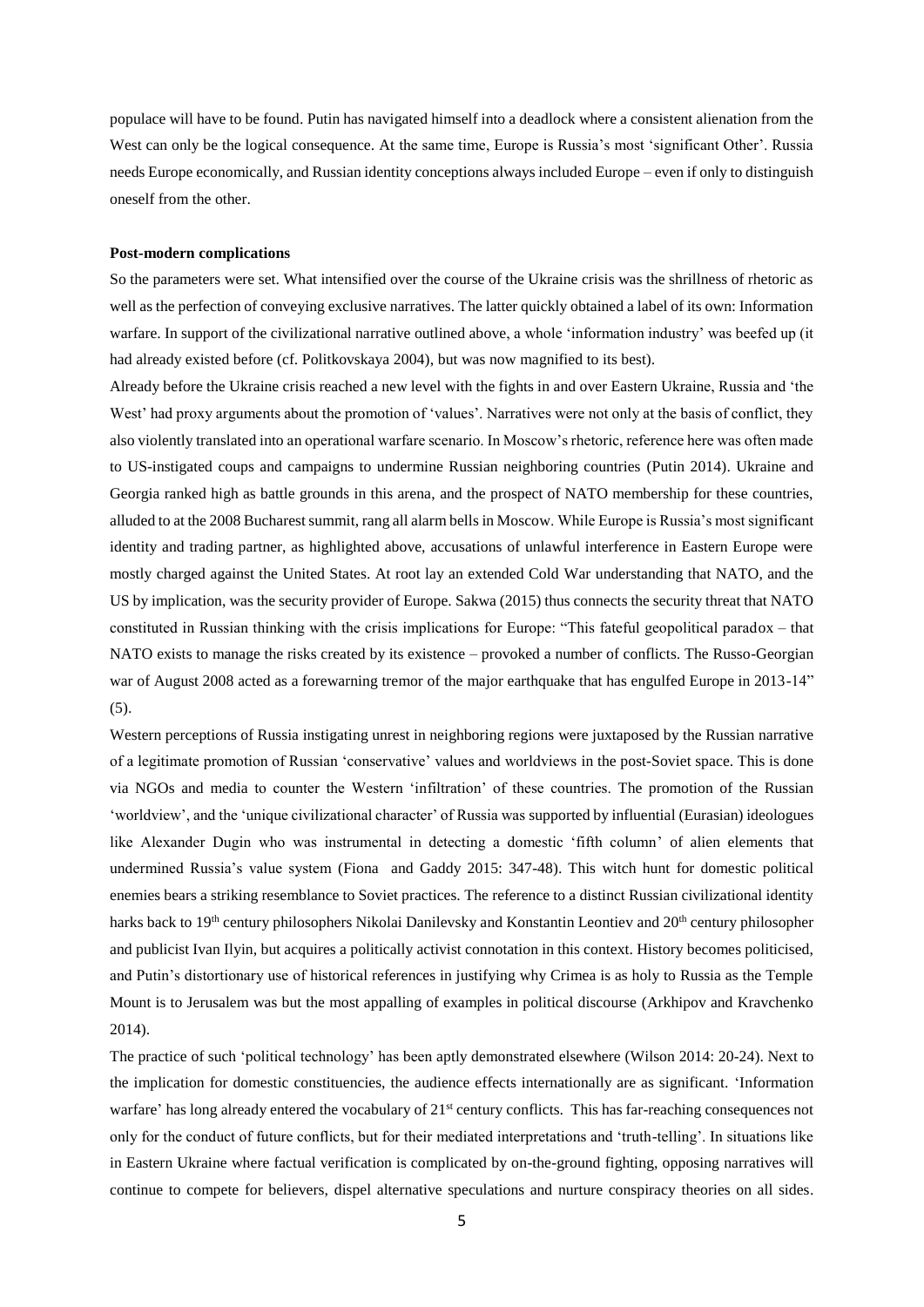Intelligence and shrewd manipulation are used in astonishing new ways for domestic and international audience effects. This opens up the postmodern Pandora's box where 'nothing is true and everything is possible' (Pomerantsev 2014a). Postmodernity becomes a zone of permissiveness. In a similar vein, information becomes 'weaponized' (Pomerantsev 2014b; Burkhardt 2015).

And even with segments in Western societies, it works well because it meets a general (perceived or actual) dissatisfaction with poor reporting in Western media. "Abroad, organization like the Russia Today TV channel are successful because the Kremlin line is buried in a post-modern mélange of 'alternative' views", Wilson (2014) writes (22). If information is relative, 'values' and 'norms' have to stay contested by design. And if norm contestation means the leveling of power hierarchies, it also levels the power of attraction for certain norms. This ultimately could be the nail in the coffin of the EU's liberal 'norm promotion' project. Arguably, Joseph Nye's 'soft power' concept (2004) emerged from a Western political thinking that never found much resonance in Russian policy thinking. 'Soft' and 'hard' power are now enmeshed in a way that will define the 'hybrid' nature of geopolitical contestation in conflicts to come.

The relativity of truth claims bodes well for Putin's rejection of Western liberalism and thus bolsters his emphasis on a unique Russian statist civilizational character as outlined in the sections above. The wider political implication, however, is catastrophic: It sets Russia on an inevitable collision course with any pan-European identity. If Russia is unique, so the logic, it also cannot be judged by the same standards. This is an exclusivity claim that is dangerous in terms of political accountability. Putin admitted as much in his September 2013 *New York Times* article, then referring, however, to the United States: "It is extremely dangerous to encourage people to see themselves as exceptional, whatever their motivation" (Putin 2013).

#### **The intersection between trade and identitarian integration projects**

Against the backdrop of this ideational and informational stand-off, the nexus between inter-regional trade initiatives and identity conceptions has to be understood as a major bone of contention. The EU's Eastern Neighborhood Programme (ENP) that was born in 2004 lumped together the Southern and the Eastern neighborhood and was quickly criticized for taking a too country-unspecific and generic approach. This programme was then refined with a more differentiated approach that separated 'the South' from 'the East'. The 2008 Eastern Partnership now sought to formulate more integrative approaches to the EU's Eastern neighbors (Armenia, Azerbaijan, Belarus, Georgia, Moldova and Ukraine). The means of achieving gradual regional integration was by way of closer market harmonization. Interregional trade projects, however, have become the stumbling bloc in EU-Russian relations, as it had become clear that Russia had its own ideas about market integration in this region. The reason therefor lay in the intersection between trade and identitarian integration. Bringing markets closer together would, so the hope in Brussels and the fear in Moscow, would also align governance models and societies over time. This ambition fundamentally clashed with the Russian perception of legitimate 'spheres of interests' that Russia held in the post-Soviet space. With the announcement of the EaP at the latest, the role of regional rival, in the Kremlin's eyes, was taken over by the European Union (Fischer 2014). This was a role that hitherto had been played by the US. Accusations against illegitimate interference in the post-Soviet space had been charged against perceived or actual pro-US actors, media, and foundations. The 2004 Orange Revolution in Kiev was a prime example of the 'classic' post-Cold War stand-off between 'Russian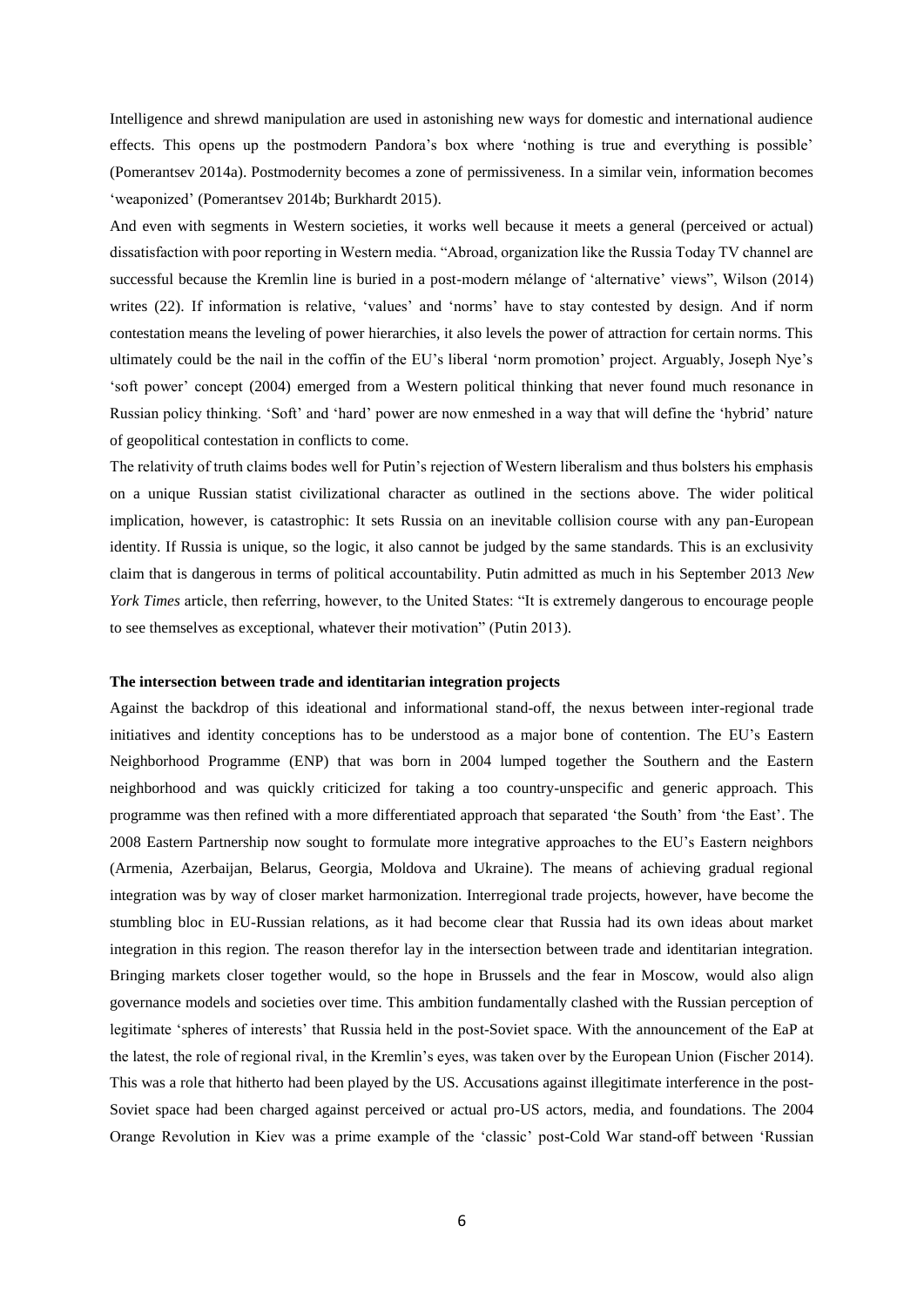interests' and 'US interests'. The EU had been seen as a complacent follower of US policy priorities at best.<sup>9</sup> What changed with the Eastern partnership programme was the perception of agency. With the European Commission now in the driver's seat to shape a regional policy agenda that was inimical to Russian conceptions of regional order, threat perception changed as well (cf. Baunov 2015).

Sakwa (2015) contrasts the 'Wider Europe' idea emanating from Brussels of expanding a liberal integration model based on the principle of EU conditionality with that of a Russian-favored 'Greater Europe' that conceived of a continental Europe ('from Lisbon to Vladivostok') and that, in theory, would be able to accommodate multiple centers of power. Although both the 'Wider' and the 'Greater' Europe agenda contained a certain conceptual fuzziness as to scope, methods, and goals, the narratives of two competing Europes served to cement the dividing lines. Yet, it was the particular combination of neoliberal market integration with the security dimension of the Atlantic community ("NATO enlargement and the aggressive promotion of Western democracy", Sakwa 2015: 27) that the EU's new approach to Eastern Europe met Russian resistance.

When Russia proposed and initiated its own integration projects for the post-Soviet space, the implication thus was of conflicting ideas of regional order. The Eurasian Economic Union that formally was launched in January 2015 to succeed the Eurasian Customs Union of 2010 and the 'Single Economic Space' that had come into effect in 2012 (consisting of Belarus, Russia, Kazakhstan) was an explicit counter-model to the EU's Eastern neighborhood projects. Ukraine happened to become the *casus belli* between these two integration models. What gave the crisis a wider and more contagious dimension was the readiness to resort to military means to reverse the decline of Russian influence in Ukraine. A root cause was the politically wanted connection between trade and identitarian integration models: Deliberately conceived as an alternative integration project, the EEU was left with an ideationally vague underbelly. For Russian nationalists and Eurasianists, it was one step closer to the fulfillment of a Russian-led (re-)unification of Eurasia (cf. Weiss 2015). With this, the Kremlin may have been waking some demons it may not have wanted in the first place. However, with a conscious anti-liberal and anti-Western 'civilizational' rhetoric as from 2011-12, as laid out above, this rhetoric now conveniently coincided with perceptions of the EEU as an alternative model of transnational governance.

The proposal to start discussions about possible areas of cooperation between the EEU and the EU, in this context, was a first recognition of structural deficiencies in the crafting of regional order that had led to the crisis over Ukraine's future. Economic interconnection between these two trading blocs would not only be welcomed by those in favor of (a somewhat fanciful) common economic space between Lisbon and Vladivostok. It could also be an important long-term precondition for talks about joint security arrangements. Economic, security, and identity perceptions, as this episode has forcefully shown, are closely intertwined. The insistence of some European leaders in response to Russian 'aggression' in Ukraine that Ukraine was never 'forced to choose' between one over the other regional model thus only explains half of the story. The identitarian and political implications for any conception of a Common European House with Russia were largely ignored. Yet, the task of solving both the structural dimension of interregional trade connections with appropriate regime and security guarantees for all actors involved and the more immediate politico-military crisis over Ukraine is not an easy one. As so often in conflict management, the crisis has developed a dynamic of its own that is spiraling out of control of those actors that could have prevented its occurrence in the first place. And on an ideational level, the depiction of the EEU as a rival regional order is politically explosive in combination with Russia's governmental discourse about a unique

1

<sup>9</sup> At times, this assumption is even upheld with regard to the EU's own sanctions, where it is argued that Washington convinced the EU to pursue policies that are not in Europe's best interest (Fischer 2015: 4).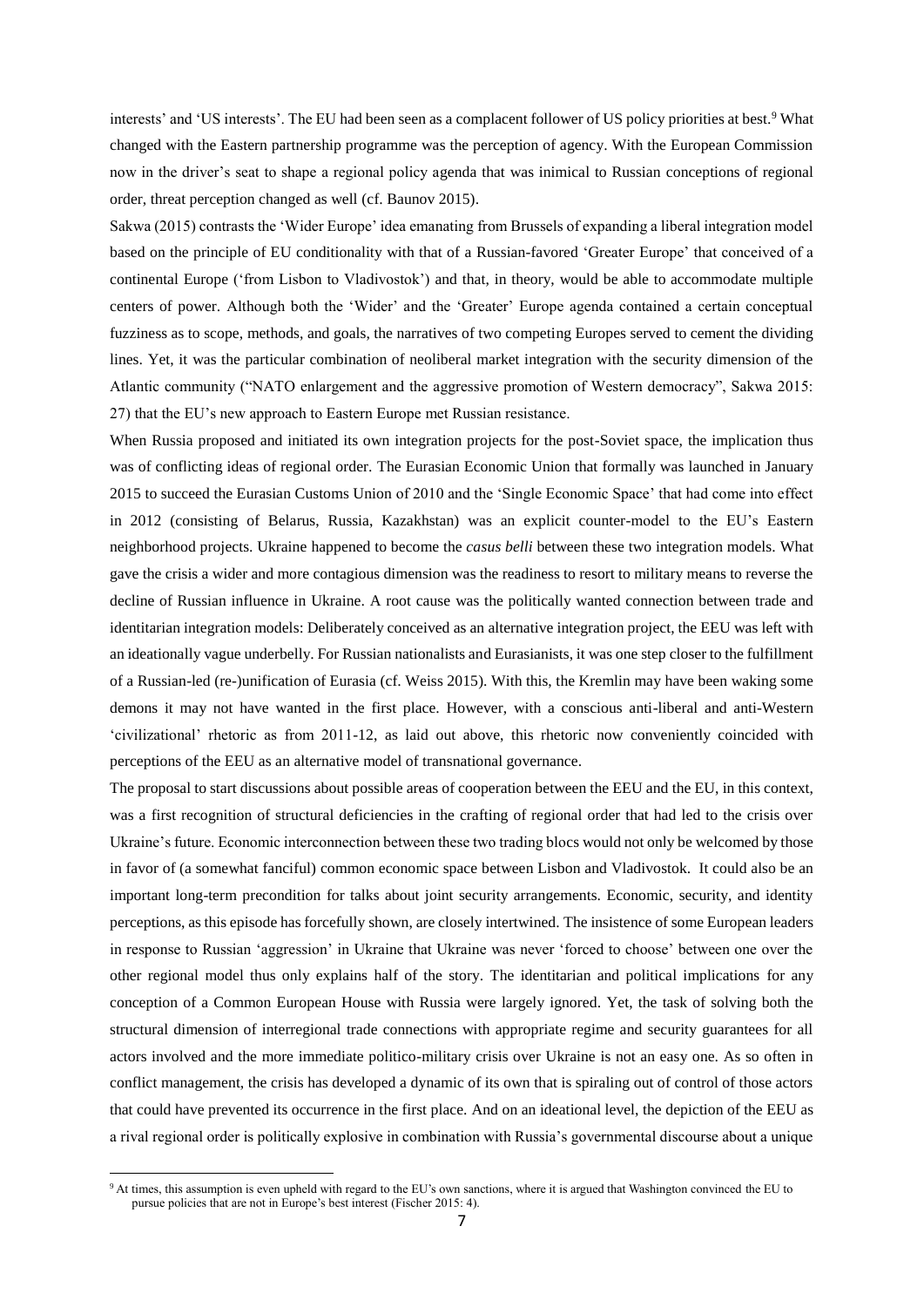civilizational identity. This combination of factors will complicate any inter-regional discussions between EU and EEU.

#### **Recalibrating the transatlantic character in EU-Russian relations?**

Scholarly research on Russian foreign policy following the break-up of the Soviet Union has divided Russia's post-Soviet relations with the West into distinct phases of foreign policy re-orientation, ranging from assimilationist (under President Yeltzin) to more pragmatic and accommodating (with foreign minister Primakov and during Putin's first term) through to more assertive and independent foreign policies (under President Putin in his second and third term) that bespeak Russia's quest for a post-imperial foreign policy identity.<sup>10</sup> The deterioration in relations between Russia and the West and the character of Putin's leadership has also sparked a range of studies analyzing causes and consequences thereof.<sup>11</sup> Underlying many analyses of post-Soviet Russian foreign policy is the unidirectional focus of *change* in Russia's approach towards the West. It is at this juncture that the stand-off over Ukraine has disclosed a much deeper-seated malaise in Russian-Western relations that is born of identitarian clash narratives. With this crisis, Russian foreign policy experienced a shift from qualified to overt confrontation with the West, as the previous sections have traced. Second, a subsumption of European foreign policy under the wider umbrella of 'Western' approaches has taken place. This has brought a perception of European agency in co-determining models of regional order in the European-Russian 'common neighborhood' to the fore. Hitherto, (actual and perceived) US policies in the region were seen as the most destabilizing factor in the region. The 'Ukraine crisis' thus has become an 'actorness' test for the European Union. European Union policies have contributed their share to the crisis, and European mediation was expected at its outbreak. The underperformance in this role as crisis manager led to disillusion not only in Ukraine, where the initial motivation behind the 'Maidan' revolts had been to step up for a closer association with the EU. The EU's inability to find a common language on Russian policies in Ukraine was received with scorn and ridicule on the part of Moscow, but also Washington. The leaked remarks by US Assistant Secretary of State for European and Eurasian affairs Victoria Nuland to "fuck the EU" have become emblematic for a puzzlement on the part of the US about the EU's internal divisions about the appropriate approach to the Ukraine crisis and to European-Russian relations (cf. BBC 2014a).

The question thus has to be asked whether this most severe post-Cold War crisis between Russia and the EU has the power to affect change in European Russia policies and in the crafting of new identity and security arrangements between Russia, Europe, and the United States. A recasting of European-Russian relations on equitable terms will require re-defining Europe's role in the Euro-Atlantic community and a re-balancing of EU-US relations to dispel the impression in Moscow of interchangeability of policy agendas between Brussels and Washington. Investigating re-definitions of EU role perceptions in Central and Eastern Europe not only in relation to Russia but in relation to the US in reaction to the Ukraine crisis would reverse the directionality of most studies of EU-Russia relations, and more scholarly analysis will be needed to reflect on these policy options.

However, for credibility reasons, the EU is in no position to lift its sanctions against Russia without any tangible change in Russian positions. Not only do sanctions, once imposed, develop a dynamic of their own. They also

**.** 

<sup>10</sup> Belopolsky (2009: 14-28); Casier (2006); MacFarlane (2006: 44f.); Sakwa (2002); Trenin (2006); Tsygankov (2007); Mendras (2012); Nizameddin (2013: 52f.); Shakleina (2013: 166-174).

<sup>&</sup>lt;sup>11</sup> Sakwa (2008a; 2008b; 2014); Stürmer (2008); Mendras (2012).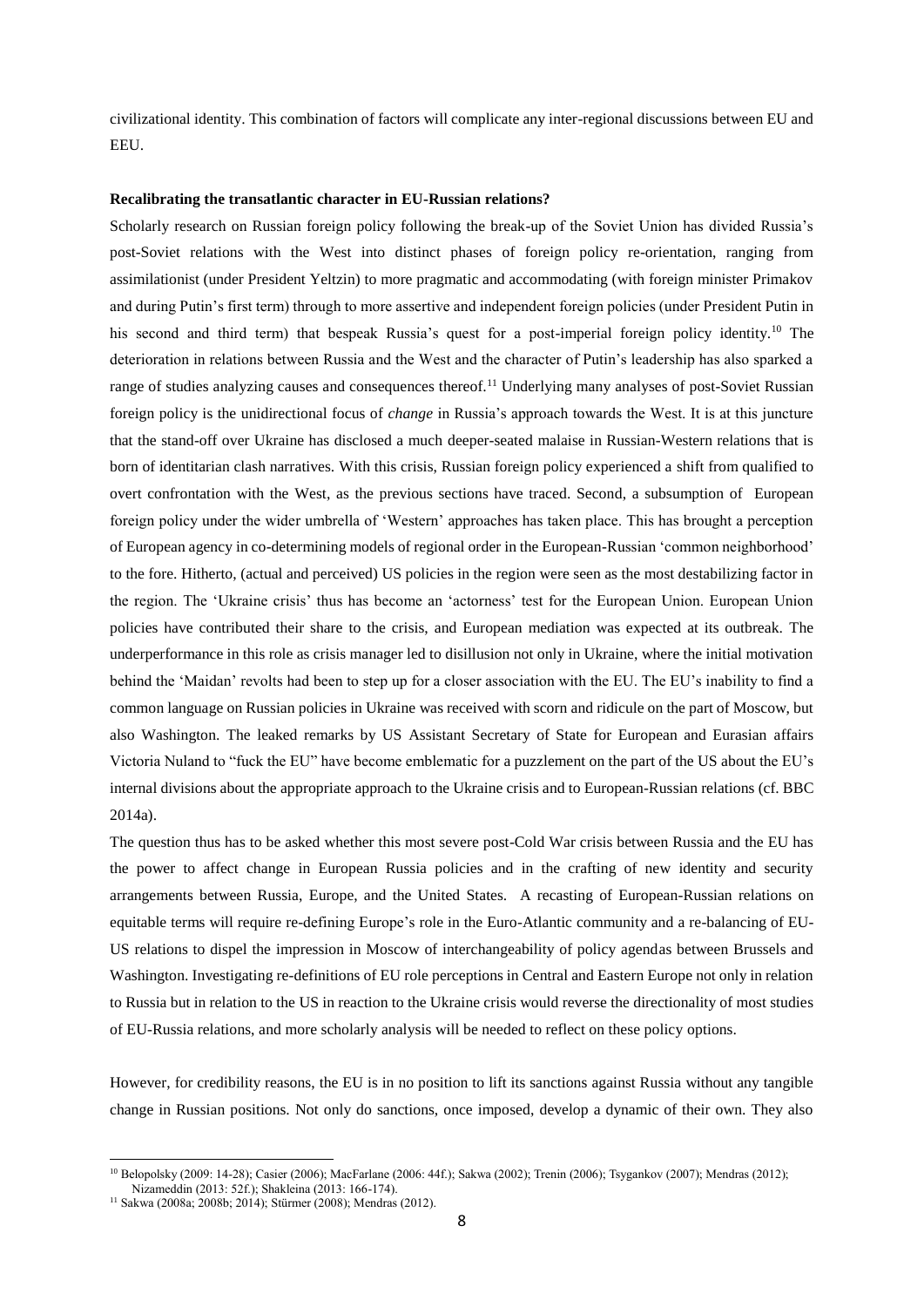narrow down the policy instrumentarium at the disposal of those adopting them. The political momentum will largely determine EU Russia policies in the short- to mid-term. And these mid-term policy decisions are likely to complicate broader strategic planning of EU relations with Russia beyond the sanctions debate. Moreover, the coupling of the lifting of EU sanctions with the implementation of the Minsk (II) agreement is politically intricate, if Europe sticks to its position that the annexation of Crimea is the gravest breach of international law since the end of the second World War. If Crimea-related sanctions are exempt from this coupling, Crimea will stay with Russia, while Europe tacitly returns to 'business as usual' with Russia.

However, the previous sections have shown how Russian identitarian choices have set any rapprochement with 'the West' onto a dead-end street for some time to come. Internal choices in Moscow have become conflated with an identitarian agenda that should have been shaped jointly by Europe and Russia in the first place.

#### **Conclusion**

Talk of cooperation between the EU's regional integration projects and the EEU, while a useful step towards dialogue, cannot tackle the fundamental inherent determinants of Putin's new identity course. Dragneva-Lewers and Wolczuk (2015) caution that such an inter-regional discussion could be a useful starting point, but should acknowledge different assumptions about its rationale and possibilities. If Russia's government is set to exclude European values from Russia's cultural code, political dialogue does not address root causes of the crisis. Reaching out to Russian society and conveying the message that sanctions are not directed against the people but the administration is complicated by at least three reasons. First, it will be water on the mills for Russian rhetoric that 'the West' is seeking to undermine Russia's regime and governance model and would smell of the 'democratization' talk of the 1990s in 'transition economies'. "This is not because Russia's leaders are congenitally opposed to the West," Richard Sakwa (2015) puts it in rather stark terms, "but Russia's whole history militates against simply adapting to an alternative 'imperial' project, in this case succumbing to the West's ideological expansionism in the form of democratism" (254). President Putin's speech on the occasion of the victory parade on 9 May 2015 forcefully underlined the end of a fragile post-Cold War order (Trenin 2015).

Second, the level of information warfare in 'postmodern' European conflict situations creates a Russian audience that is unlikely to be receptive to European outreaches. If information is weaponized, history politicized and democracy 'managed', the framework conditions for societal rapprochements that otherwise exist in open societies are absent. And third, EU sanctions are increasingly seen as hurting Russian society as a whole, and not as being targeted at the Russian elite only, as polls indicate (Kredler 2014). This is perhaps not surprising given Russian official disinformation about Russia's non-engagement in the conflict in Ukraine. This creates a communication gap that the EU will find difficult to bridge. The high approval rates for Putin's policy course are a stark point in case. Only if a protracted economic crisis endangers Putin's social contract defined in his first and second presidencies, the edifice might start to shake. As this article has shown, such a development would need to address the nexus between internal determinants of Russian foreign policy discourse and its ensuing identity choices that affect relations with the West at large and Europe in particular. It will be a generational task to deconstruct exclusionary narratives.

## **References**

Aliboni, R. (2005): The geopolitical implications of the European Neighbourhood Policy. *European Foreign Affairs Review* 10: 1-16.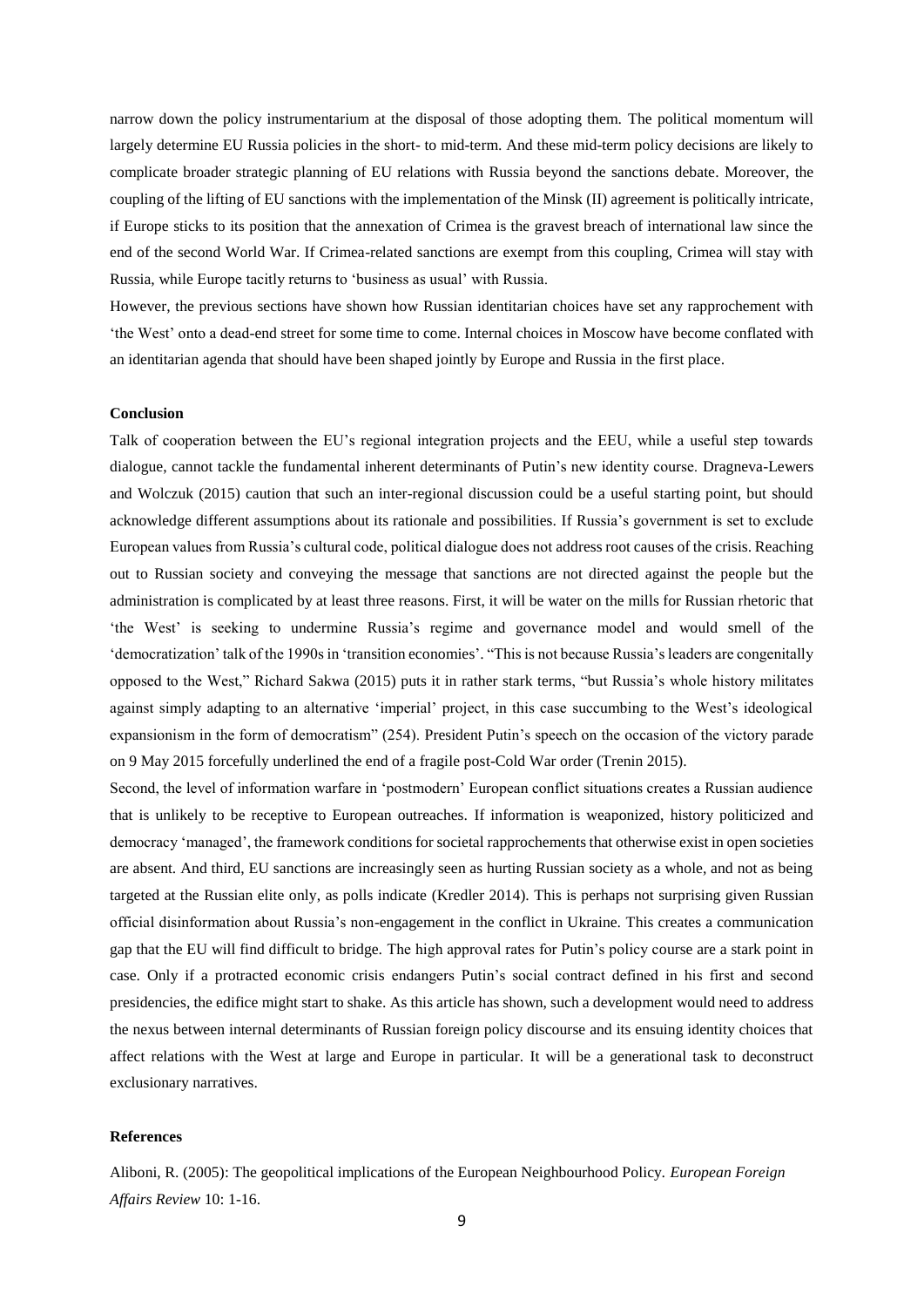Andrianovna, Anna and Galouchko, Ksenia (2015): 'S&P Cuts Russia's Rating to Junk; Sanctions and Oil Slump Hammer Ruble', *Bloomberg News* (27 January): available at [http://www.bloomberg.com/news/2015-01-](http://www.bloomberg.com/news/2015-01-26/russia-credit-rating-cut-to-junk-by-s-p-for-first-time-in-decade.html) [26/russia-credit-rating-cut-to-junk-by-s-p-for-first-time-in-decade.html](http://www.bloomberg.com/news/2015-01-26/russia-credit-rating-cut-to-junk-by-s-p-for-first-time-in-decade.html) (27 January 2015).

Arkhipov, Ilya and Kravchenko, Stepan (2014): 'Putin's Crimea-as-Jerusalem Myth Baffles Russian Historians', *Bloomberg Business* (4 December): available at [http://www.bloomberg.com/news/articles/2014-12-04/russian](http://www.bloomberg.com/news/articles/2014-12-04/russian-historians-are-left-baffled-by-putin-s-new-crimean-myth)[historians-are-left-baffled-by-putin-s-new-crimean-myth](http://www.bloomberg.com/news/articles/2014-12-04/russian-historians-are-left-baffled-by-putin-s-new-crimean-myth) (10 June 2015).

Baunov, Alexander (2015): 'Not Against Russia: Why the Eastern Partnership Makes Increasingly Less Sense', *Carnegie article* (1 June): available at

[http://carnegie.ru/eurasiaoutlook/?fa=60256&mkt\\_tok=3RkMMJWWfF9wsRonva3NZKXonjHpfsX64u8rUKCg](http://carnegie.ru/eurasiaoutlook/?fa=60256&mkt_tok=3RkMMJWWfF9wsRonva3NZKXonjHpfsX64u8rUKCg38431UFwdcjKPmjr1YIERMV0aPyQAgobGp5I5FEIQ7XYTLB2t60MWA%3D%3D) [38431UFwdcjKPmjr1YIERMV0aPyQAgobGp5I5FEIQ7XYTLB2t60MWA%3D%3D](http://carnegie.ru/eurasiaoutlook/?fa=60256&mkt_tok=3RkMMJWWfF9wsRonva3NZKXonjHpfsX64u8rUKCg38431UFwdcjKPmjr1YIERMV0aPyQAgobGp5I5FEIQ7XYTLB2t60MWA%3D%3D) (10 June 2015).

BBC (2014a): 'Ukraine crisis: Transcript of leaked Nuland-Pyatt call', *BBC Europe News* (7 February): available at<http://www.bbc.com/news/world-europe-26079957> (30 April 2015).

 (2014b): 'Russia's credit rating downgraded by S&P', *BBC Business News* (25 April): available at <http://www.bbc.com/news/business-27159423> (20 January 2015).

Belopolsky, Helen (2009): *Russia and the Challengers. Russian Alignment with China, Iran, and Iraq in the Unipolar Era*. Basingstoke: Palgrave Macmillan.

Burkhardt, Fabian (2015): 'Authoritarian rulers and information', *Intersection* (2 June): available at <http://intersectionproject.eu/article/politics/authoritarian-rulers-and-information> (10 June 2015).

Casier, Tom (2006): Putin's Policy Towards the West: Reflections on the Nature of Russian Foreign Policy. *International Politics* 43: 384-401.

 . (2007): The clash of integration processes? The shadow effect of the enlarged EU on its Eastern neighbours, in K. Malfliet, L. Verpoest & E. Vinokurov, eds., *The CIS, the EU and Russia. The challenges of integration*, 73-94, London: Palgrave.

Dragneva-Lewers, Rilka and Wolczuk, Kataryna (2015): 'Trade and geopolitics: should the EU engage with the Eurasian Economic Union?', *Policy Brief* (2 April 2015): European Policy Center, available at [http://www.epc.eu/documents/uploads/pub\\_5462\\_trade\\_and\\_geopolitics.pdf](http://www.epc.eu/documents/uploads/pub_5462_trade_and_geopolitics.pdf) (10 June 2015).

Fiona, Hill and Gaddy, Clifford G (2015): *Mr. Putin. Operative in the Kremlin*. Washington: Brookings Institution Press.

Fischer, Sabine (2014): Eskalation der Ukraine-krise. *SWP-Aktuell* 13, March 2014.

(2015): EU-Sanktionen gegen Russland. *SWP-Aktuell* 26, March 2015.

Geľman, Vladimir and Ryzhenkov, Sergei (2011): Local Regimes, Sub-national Governance and the 'Power Vertical' in Contemporary Russia. *Europa-Asia Studies* 63(3): 449-465.

Inosemzew, Wladislaw (2014): Die drohende Krise. *Internationale Politik*, Länderporträt Russland, July-October 2014: 4-11.

 (2015): 'Russia of 2010s: How to Live with It and How to Outlive It', *DGAP Kompakt* (Nr. 7, June 2015): available at <https://dgap.org/de/article/getFullPDF/26807> (10 June 2015).

Kowert, Paul and Legro, Jeffrey. (1996): Norms, Identity and Their Limits: A Theoretical Reprise, in Katzeinstein, Peter J., ed., *The Culture of National Security*, 451-97, New York: Columbia University Press.

Kuchins, Andrew C. and Zevelev, Igor (2012): Russia's Contested National Identity and Foreign Policy, in Nau, Henry R. and Ollapally, Deepa M., eds., *Worldviews of Aspiring Powers. Domestic Foreign Policy Debates in China, India, Iran, Japan, and Russia*, 181-209, New York: Oxford University Press.

Kredler, Dennis (2014): 'The EU should use more soft power towards Russia', *EurActiv* (9 September): available at [http://www.euractiv.com/sections/europes-east/eu-should-use-more-soft-power-towards-russia-](http://www.euractiv.com/sections/europes-east/eu-should-use-more-soft-power-towards-russia-308313)[308313](http://www.euractiv.com/sections/europes-east/eu-should-use-more-soft-power-towards-russia-308313) (10 June 2015).

Libman, Alexander (2014): Aussenwirtschaftlicher Protektionismus in Russland. *SWP-Aktuell* 69, November 2014.

MacFarlane, S. Neil (2006): The 'R' in BRICs: is Russia an emerging power? *International Affairs* 82(1): 41-57.